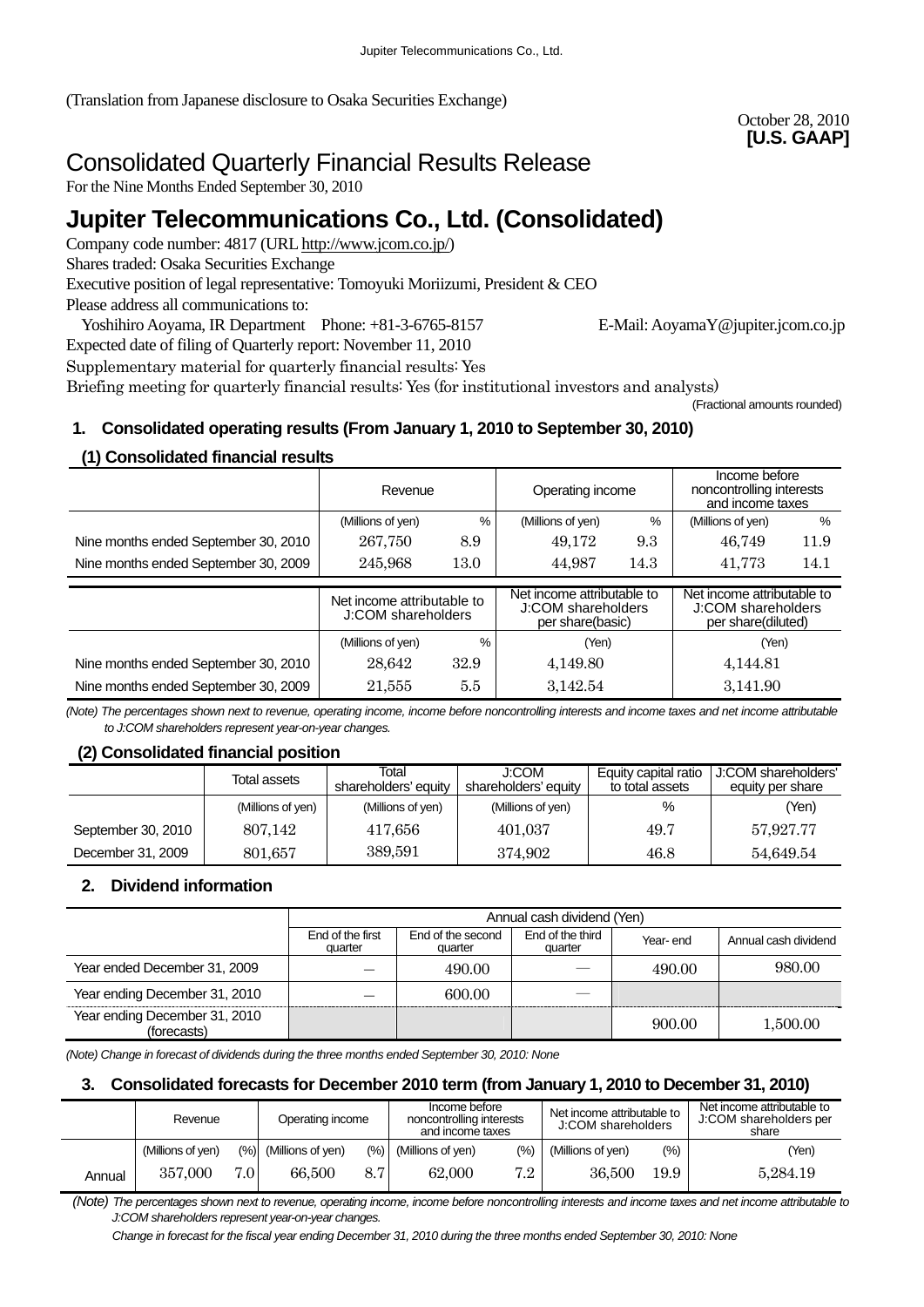## **4. Others**

- (1) Changes in significant consolidated subsidiaries : None
- (2) Adoption of simplified method or specific method to quarterly consolidated financial statements: None
- (3) Change in significant accounting policies, procedures and presentation in quarterly consolidated

#### financial statements:

- (i) Changes due to revision of accounting standards and other regulations : None
- (ii) Others : None

## (4) Number of outstanding shares

- (i) Number of issued shares at end of term (consolidated): As of September 30, 2010: 6,947,813 shares As of December 31, 2009: 6,940,110 shares (ii) Number of treasury stock: As of September 30, 2010: 24,774 shares As of December 31, 2009: 80,000 shares (iii) Number of weighed average stock:
	- Nine months ended September 30, 2010: 6,902,094 shares Nine months ended September 30, 2009: 6,859,261 shares

(Status of quarterly review procedures)

This quarterly financial results release is outside the scope of quarterly review procedures based on Japan's Financial Instruments and Exchange Law.

It is under the review process at the time of disclosure of this report.

(Cautionary note regarding future-related information)

The forecasts contained in this report have been prepared on the basis of information that is currently available. Because such estimates are inherently very uncertain, actual results may differ from the forecasts. The Company does not guarantee that it will achieve these estimated results and advises readers to refrain from depending solely on these forecasts. Readers should also note that the Company is under no obligation to revise this information on a regular basis.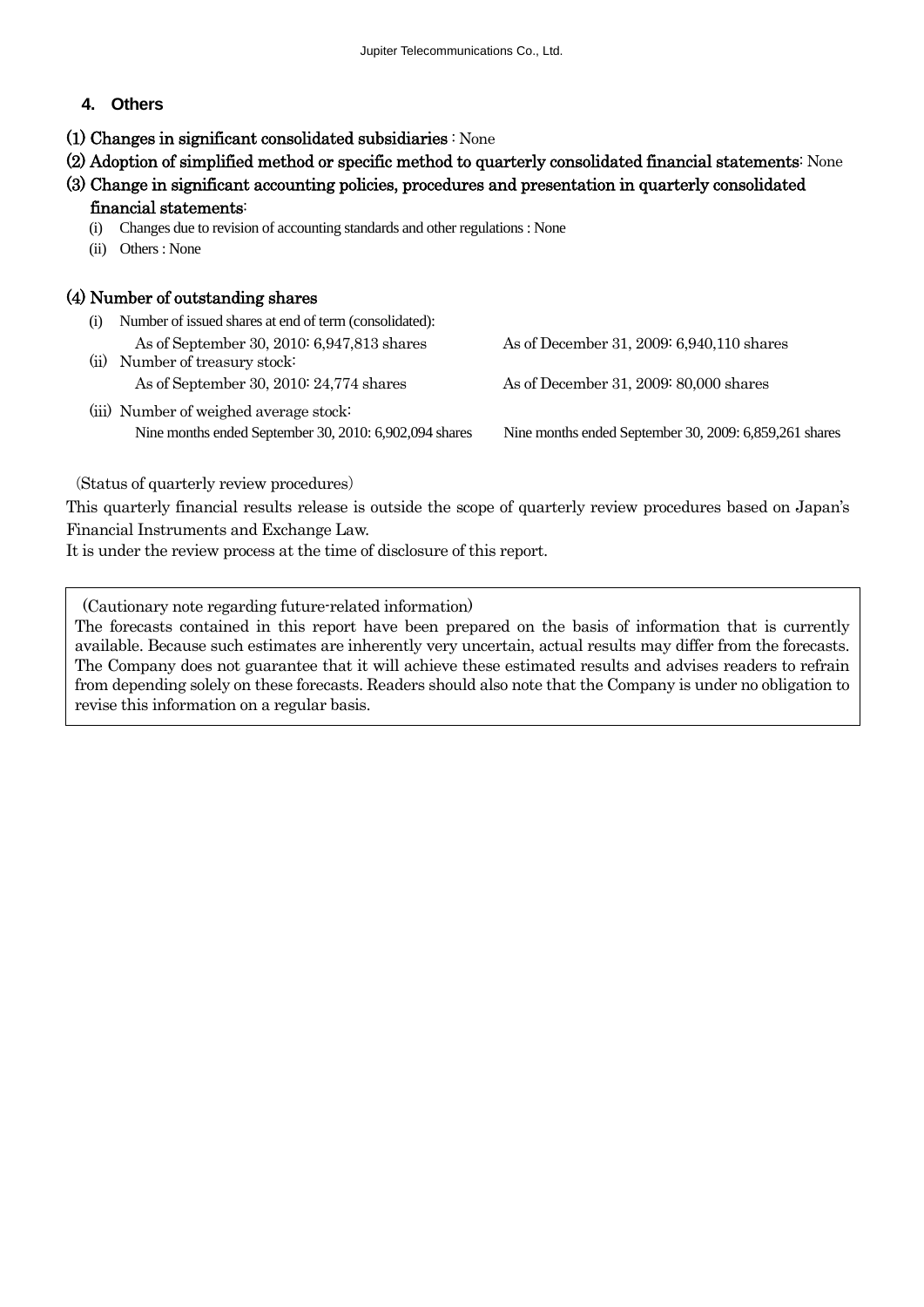## $\langle$  Contents $\rangle$

|     | 1. Qualitative Information on the Financial Results for the Nine Months ended September 30, 2010                         |     |
|-----|--------------------------------------------------------------------------------------------------------------------------|-----|
|     |                                                                                                                          |     |
|     | (i) Summary                                                                                                              |     |
|     | (ii) Overview of Business Results                                                                                        |     |
|     | (iii) Profit and Loss                                                                                                    |     |
|     | (2) Qualitative Information on Consolidated Financial Position ·····························                             | P.5 |
|     | (i) Assets, Liabilities and Shareholders' Equity                                                                         |     |
|     | (ii) Cash Flows                                                                                                          |     |
|     | (3) Qualitative Information on Consolidated Business Results Forecasts •••••••••••••••••••••••••••••                     | P.6 |
|     |                                                                                                                          |     |
|     |                                                                                                                          | P.6 |
| (1) | Changes in significant consolidated subsidiaries                                                                         |     |
| (2) | Adoption of simplified method or specific method to quarterly consolidated financial statements                          |     |
| (3) | Change in significant accounting policies, procedures and presentation in quarterly consolidated financial<br>statements |     |
|     |                                                                                                                          |     |
|     | 3. Consolidated Quarterly Financial Statements                                                                           |     |
| (1) |                                                                                                                          | P.7 |

| $\mathcal{L}$ consolidated graditerry Diatentents of Higging                                                                                                                                                                                                                                                                     |  |
|----------------------------------------------------------------------------------------------------------------------------------------------------------------------------------------------------------------------------------------------------------------------------------------------------------------------------------|--|
|                                                                                                                                                                                                                                                                                                                                  |  |
|                                                                                                                                                                                                                                                                                                                                  |  |
| (4) Assumptions for Going Concern $\cdots$ $\cdots$ $\cdots$ $\cdots$ $\cdots$ $\cdots$ $\cdots$ $\cdots$ $\cdots$ $\cdots$ $\cdots$ $\cdots$ $\cdots$ $\cdots$ $\cdots$ $\cdots$ $\cdots$                                                                                                                                       |  |
| $(5)$ Segment Information $\cdots \cdots \cdots \cdots \cdots \cdots \cdots \cdots \cdots \cdots \cdots \cdots \cdots$ P.11                                                                                                                                                                                                      |  |
| (6) Significant Changes in Shareholders' Equity $\cdots$ $\cdots$ $\cdots$ $\cdots$ $\cdots$ $\cdots$ $\cdots$ $\cdots$ $\cdots$ $\cdots$ $\cdots$ $\cdots$ $\cdots$ $\cdots$ $\cdots$ $\cdots$ $\cdots$ $\cdots$ $\cdots$ $\cdots$ $\cdots$ $\cdots$ $\cdots$ $\cdots$ $\cdots$ $\cdots$ $\cdots$ $\cdots$ $\cdots$             |  |
| $(7)$ Subsequent Events $\cdots$ $\cdots$ $\cdots$ $\cdots$ $\cdots$ $\cdots$ $\cdots$ $\cdots$ $\cdots$ $\cdots$ $\cdots$ $\cdots$ $\cdots$ $\cdots$ $\cdots$ $\cdots$ $\cdots$ $\cdots$ $\cdots$ $\cdots$ $\cdots$ $\cdots$ $\cdots$ $\cdots$ $\cdots$ $\cdots$ $\cdots$ $\cdots$ $\cdots$ $\cdots$ $\cdots$ $\cdots$ $\cdots$ |  |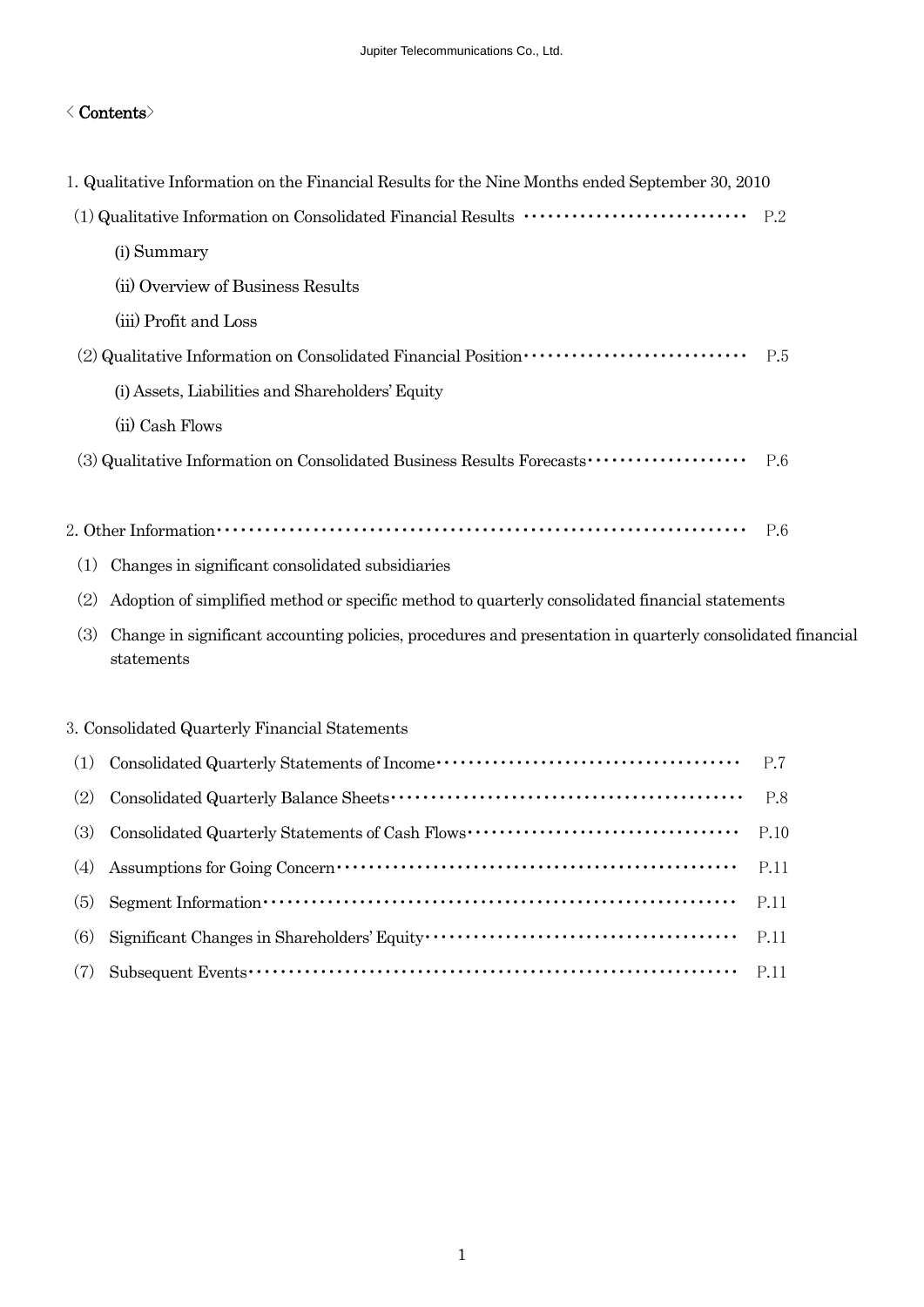## **1. Qualitative Information on the Financial Results for the Nine Months ended September 30, 2010**

## **(1) Qualitative Information on Consolidated Financial Results**

#### **(i) Summary**

Amid a slump in the pay multi-channel broadcast market, major telecommunications and related companies continued to confront intense competitive conditions throughout the nine months (January 1 to September 30, 2010) of the fiscal year ending December 31, 2010.

Under these circumstances, in addition to its Volume strategy, which aims to increase the number of service subscribing households, and Value strategy, which strives to improve the monthly average revenue per unit (ARPU), Jupiter Telecommunication Co., Ltd. ("J:COM" or "the Company") and the J:COM Group (J:COM together with its consolidated subsidiaries) steadily pursued their Content strategy, which focuses on enhancing programming quality.

In addition, J:COM continued to review areas of cooperation with KDDI Corporation ("KDDI") encompassing (1) the telecom business and product collaboration, (2) the media business, (3) the CATV business, and (4) technology and infrastructure. As the concrete first step toward forming an alliance, cross-sales promotion of the Company's cable television and other services and au mobile services was undertaken in the Kansai area from August 1, 2010 to September 30, 2010.

As a result of the above, the total number of subscribing households (the number of households that subscribe to one or more services) as of September 30, 2010 rose by 129,400 (4%) year-on-year to 3,376,700 households. By type of service, cable television subscribing households as of September 30, 2010 rose by 44,100 (2%) year-on-year to 2,632,000 households. Of this total, the number of J:COM TV Digital subscribing households rose by 351,100 (16%) to 2,614,600 households, accounting for 99% of all cable television subscribing households as compared to 87% at September 30, 2009. The number of high-speed Internet access and telephony services subscribing households increased 106,300 (7%) and 196,800 (11%) respectively as compared to September 30, 2009, rising to 1,665,700 households and 1,911,200 households, respectively as of September 30, 2010.

ARPU for the nine months ended September 30, 2010, slightly declined by ¥34 from ¥7,715 to ¥7,681 compared to the same period of the previous fiscal year. The bundle ratio (number of services subscribed to per subscribing household) increased from 1.81 as of September 30, 2009 to 1.84 as of September 30, 2010. The average monthly churn rates for our cable television, high-speed Internet access and telephony services averaged 1.25%, 1.27%, and 0.86% for the nine months ended September 30, 2010 compared to1.12%, 1.28% and 0.85% for the nine months ended September 30, 2009. The average monthly churn rates of total services for the nine months ended September 30, 2010 rose by 0.05 points compared to the same period of the previous fiscal year to 1.14%.

Revenue for the nine months ended September 30, 2010 amounted to ¥267,750 million, a year-on-year increase of 9%. Operating income and net income attributable to J:COM shareholders for the nine months ended September 30, 2010 increased 9% and 33% respectively to ¥49,172 million and ¥28,642 million.

## **ii) Overview of Business Results**

 $\overline{a}$ 

In its Volume strategy, the Company has positioned efforts to "broaden its CATV subscriber base" as its main priority for the fiscal year under review. To this end, J:COM has implemented a variety of measures.

Firstly, the Company strove to attract and expand a new target markets. Responding to demand in the growing nuclear family and single-person household markets, and recognize the diversified viewing patterns and behavior due to changes in lifestyles, J:COM launched the new package "J:COM TV My style Select<sup>[1](#page-3-0)</sup>" service targeting multi-dwelling units (MDUs) from July 15, 2010. J:COM TV My style Select is a new packaged service that includes retransmissions of terrestrial digital and BS digital broadcasts with access to telecommunication services such as high-speed Internet access and telephony, in addition to a selection

<span id="page-3-0"></span><sup>1</sup> The "J:COM TV My style Select" service name was changed to "J:COM TV My style" from October 1, 2010.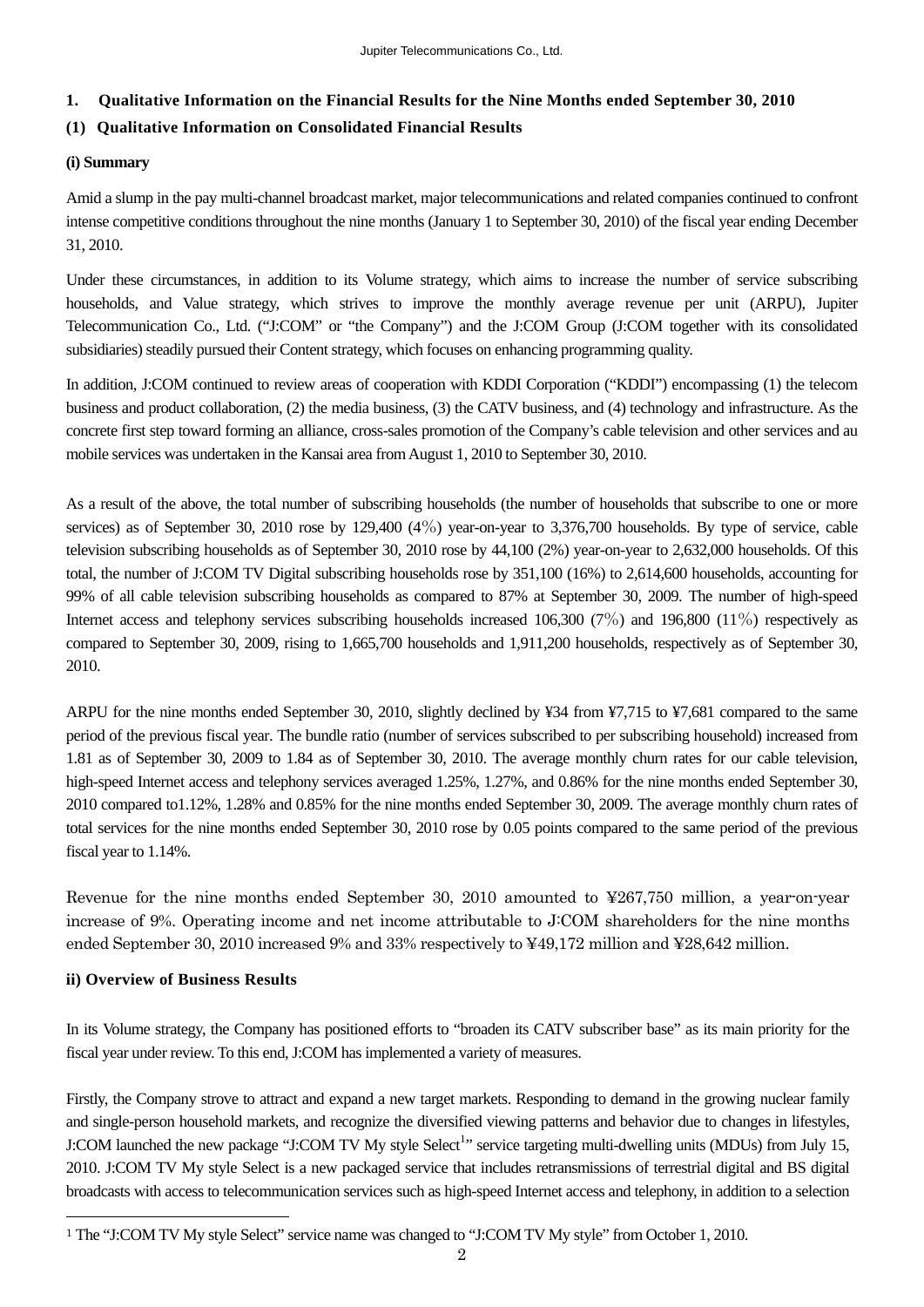from the "All you can watch package" of the "J:COM on Demand" service. The All you can watch package comprises 12 wide-ranging packages (as of September 30, 2010), and offers unlimited viewing at any time for a fixed monthly fee. The lineup includes "WARNER TV," which includes a host of popular Warner Brothers' TV series, and "All you can watch Discovery 100," a diverse selection of Discovery Channel documentaries. A further five packages were added to the existing selection in October 2010, with plans to bring the total offering to 30 by the end of the year. From a sales and marketing perspective, steps were taken to offer the J:COM TV My style package to single-dwelling units (SDUs) from October 1, 2010. Moving forward, steps will be taken to expand sales of J:COM TV My style, an entry model into the multi-channel service market. In addition to capturing a new viewer base, every effort will be made to promote a shift to the Company's mainstay J:COM TV Digital service, and to increase the number of subscribers.

Secondly, the Company worked to cultivate demand in tune with migration toward the complete changeover to terrestrial digital broadcasting scheduled on July 24, 2011. During the period under review, the J:COM Group continued to focus its energies on acquiring communal reception households.<sup>2</sup> As a result, the Company has successfully reached agreements to provide terrestrial retransmission services with facilities management companies within its current service area to a cumulative total of approximately 910,000 households, from a potential market total of 1,380,000 households. J:COM also pursued negotiations with agreed households regarding its pay services. Thanks to these endeavors, the Company acquired approximately 62,000 revenue generating units (RGUs) for the nine months ended September 30, 2010. Additionally, J:COM TV My style was positioned as a strategic service designed to capture terrestrial digital demand. Throughout the period under review, J:COM placed considerable emphasis on expanding its sales. Moreover, the J:COM Group terminated nationwide analog broadcasts of its cable television services, completing the shift to digital broadcasting, excluding certain areas,<sup>3</sup> as of the end of the third quarter of the fiscal year under review.

Thirdly, the J:COM Group strove to increase subscribing households by expanding its service area. The Company began providing services through the newly opened J:COM Hadano-Isehara system from August 1, 2010. Plans are underway for the system to provide services to an approximate combined total of 81,000 households in the Hadano and Isehara municipal areas of Kanagawa Prefecture. Services are scheduled to commence to all areas from spring 2011.

In implementing its Value strategy, J:COM augmented and promoted its lineup of high-definition (HD) cable television service channels. Taking into consideration the termination of cable television service analog broadcasting as of the end of the third quarter of the fiscal year under review, the Company's menu was extended on October 8, 2010, to encompass a total of 10 HD channels, including J sports 1, J sports 2 and SAMURAI DRAMA CHANNEL. Plans are also in place to add a further six channels on November 1, 2010. As a result, viewers will be able to enjoy a total of 49 HD channels within the current fiscal year, representing approximately 60% of the Company's complete channel lineup across wide-ranging genre including sports, movies and entertainment. Moving forward, the J:COM Group will continue to actively expand its lineup of HD channels, and deliver more attractive and appealing cable television services.

With regard to its VOD service, the Company implemented a series of initiatives to enhance attractiveness and broaden the group's user base. As a prime example, the Group launched the catch-up playback service from October 1, 2010 that enables subscribers to view, free of charge through VOD, programs from 19 thematic channels such as Golf Network and Movie Plus even while they are being broadcast. A program can be viewed after it has commenced or concluded. In instances where one has forgotten to prerecord a program, there is now no need to wait for it to be rebroadcast. Looking ahead, J:COM will promote the use of VOD by enhancing high service of conveniences.

As a key feature of its Content strategy, J:COM's consolidated subsidiary J SPORTS Broadcasting Corporation ("J SPORTS") previously received accreditation from the Ministry of Internal Affairs and Communications for two channels with respect to

 $\overline{a}$ 

<span id="page-4-1"></span><span id="page-4-0"></span><sup>2</sup> Communal reception households are defined as households that receive terrestrial broadcasts through communal reception facilities, installed to solve poor reception in shadow areas created by buildings, transmission lines and related structures. <sup>3</sup> Group companies of the former Mediatti Communications, Inc. , Johoku New Media Co., Ltd. and certain areas of Cablenet KOBE ASHIYA Co., Ltd.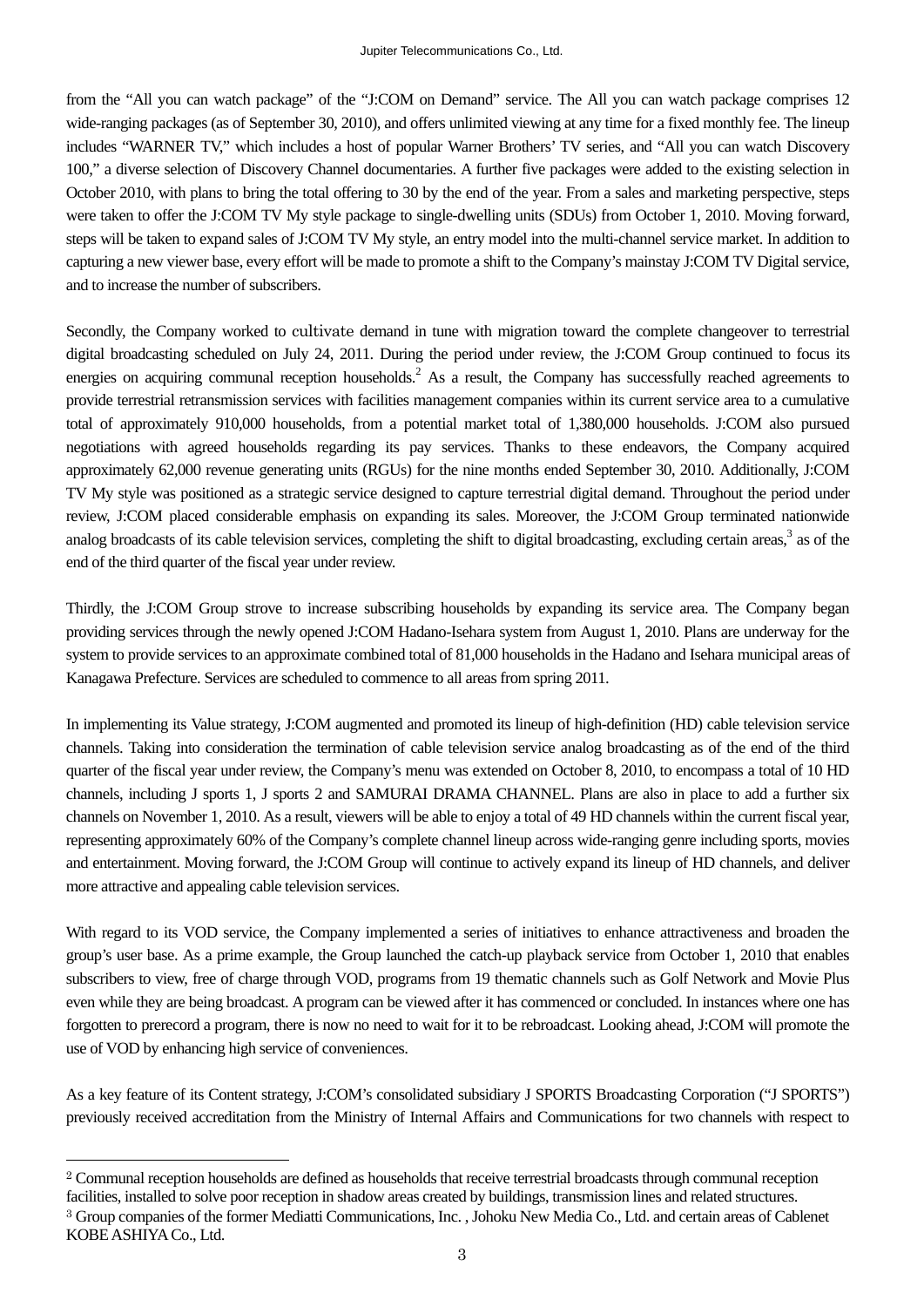new BS digital broadcasting commencing from October 2011. The Group received accreditation for additional two channels on October 19, 2010. As a result, J SPORTS will become Japan's leading BS broadcaster, with four channels. Looking ahead, the J:COM Group will endeavor to maximize J SPORTS viewer appeal through the new BS Broadcasting platform. In addition to increase the number of J SPORTS subscribers, every effort will be made to expand the multi-channel market.

#### **(iii) Profit and Loss**

In the following discussion, we quantify the acquisition impact, which represents the effect by consolidating an acquired entity on our results of operations during the first twelve months following the acquisition date. We represent changes that exclude the impact of acquisitions as changes at existing consolidated subsidiaries. Included as acquisition impacts in the below discussion of cumulative consolidated business results are J SPORTS Broadcasting Corporation and its subsidiary, consolidated on October 1, 2009, Suzuran Cable System transferred from the Keihanshin Cable Vision Foundation to J:COM consolidated subsidiary CableNet KOBE ASHIYA Co., Ltd. on February 1, 2010, Kobe Cable Vision, transferred from Kobe City Development & Management Foundation to CableNet KOBE ASHIYA Co., Ltd. on April 1, 2010, and Cablevision Kasai transferred from Tokyo Cablevision to J:COM consolidated subsidiary Edogawa Cable TV Co., Ltd. on June 1, 2010.

Revenue increased by ¥21,782 million, or 9%, from ¥245,968 million for the nine months ended September 30, 2009 to ¥267,750 million for the nine months ended September 30, 2010. This increase includes ¥10,887 million that is attributable to the aggregate impact of acquisitions. Excluding the impact of acquisitions, revenue at existing consolidated subsidiaries increased by ¥10,895 million, or 4%. Subscription fees increased by ¥7,903 million, or 4%, from ¥214,750 million for the nine months ended September 30, 2009 to ¥222,653 million for the nine months ended September 30, 2010. This increase includes ¥528 million that is attributable to the aggregate impact of acquisitions. Excluding the impact of acquisitions, subscription fees at existing subsidiaries increased by ¥7,375 million, or 3%.

Cable television subscription fees increased by  $\frac{43,711}{2}$  million, or 3%, from  $\frac{116,518}{2}$  million for the nine months ended September 30, 2009 to ¥120,229 million for the nine months ended September 30, 2010. The increase in cable television subscription fees is mainly attributable to an increase in the number of consolidated subsidiary subscribing households as well as having 99% of cable television subscribers receiving digital service as of September 30, 2010, compared to 87% as of September 30, 2009, and increasing digital additional service using of HDR mainly on the Blu-ray.

High-speed Internet access subscription fees increased by ¥2,539 million, or 4%, from ¥62,368 million for the nine months ended September 30, 2009 to ¥64,907 million for the nine months ended September 30, 2010. The increase in high-speed Internet access subscription fees is due largely to an increase in the number of consolidated subsidiary subscribing households, which is partly offset by increased product bundling discounts.

Telephony subscription fees increased by ¥1,653 million, or 5%, from ¥35,864 million for the nine months ended September 30, 2009 to ¥37,517 million for the nine months ended September 30, 2010. The increase in telephony subscription fees is primarily the result of an increase in the number of consolidated subsidiary subscribing households, which is partly offset by increased product bundling discounts and lower call volumes.

Turning to existing consolidated subsidiary subscription fees by type of service, the rates of increase for the nine months ended September 30, 2010 were 3%, 4% and 5% for cable television, high-speed Internet access and telephony service, respectively.

Other revenue increased by ¥13,879 million, or 44%, from ¥31,218 million for the nine months ended September 30, 2009 to ¥45,097 million for the nine months ended September 30, 2010. The increase is mainly attributable to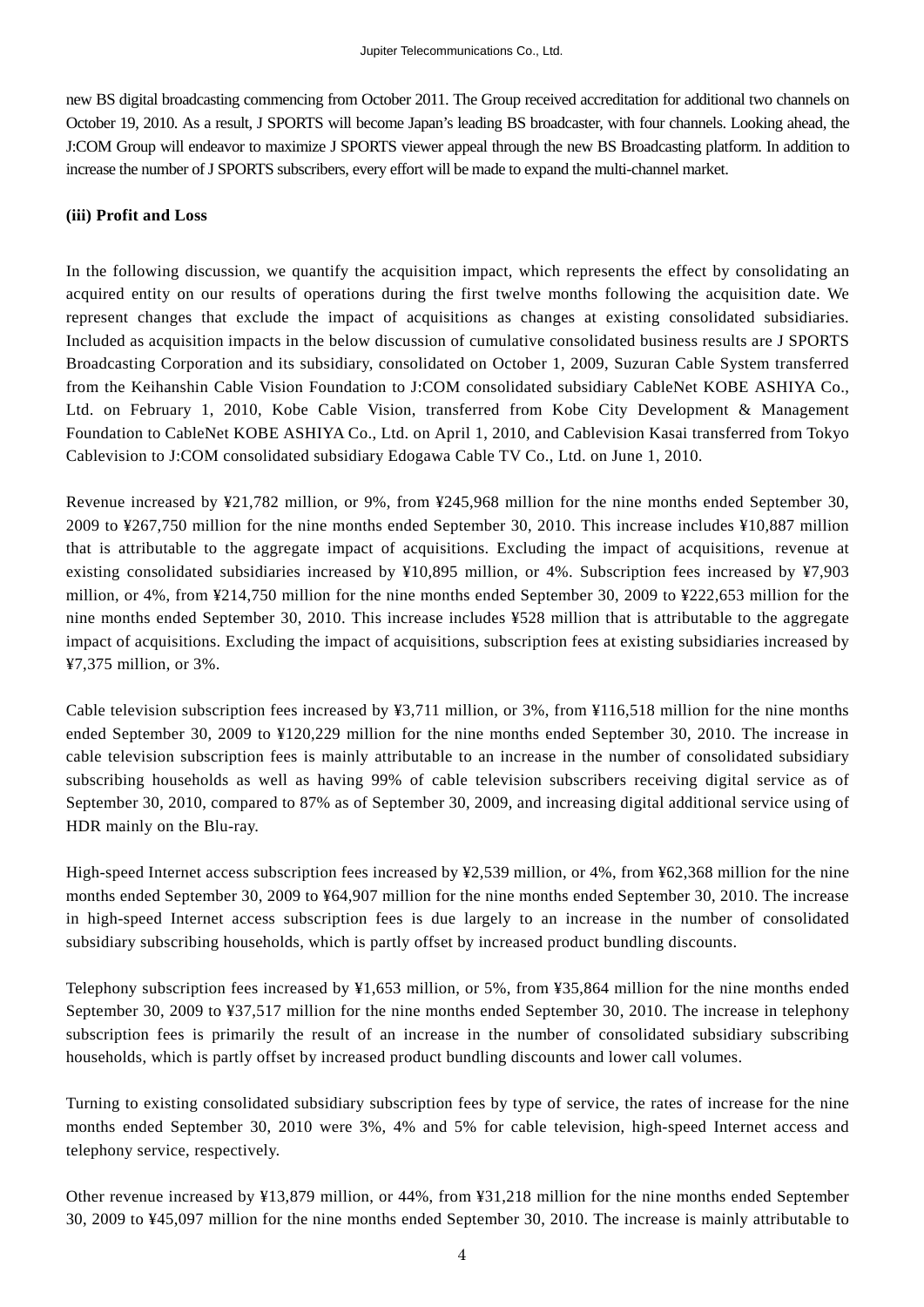the aggregate impact of acquisitions totaling ¥10,359 million.

Operating and programming costs increased by ¥10,045 million, or 11%, from ¥90,311 million for the nine months ended September 30, 2009 to ¥100,356 million for the nine months ended September 30, 2010. This increase is largely due to the aggregate impact of acquisitions of ¥7,973 million. Selling, general and administrative expenses increased by ¥5,319 million, or 11%, from ¥49,082 million for the nine months ended September 30, 2009 to ¥54,401 million for the nine months ended September 30, 2010. This mainly reflects increases in advertising costs in connection with sales promotions and higher personnel costs, and the aggregate impact of acquisitions totaling ¥1,202 million.

Depreciation and amortization expenses increased ¥2,233 million, or 4%, from ¥61,588 million for the nine months ended September 30, 2009 to ¥63,821 million for the nine months ended September 30, 2010. This increase is largely attributable to additions to fixed assets related to the installation of services to new customers and the aggregate impact of acquisitions totaling ¥980 million.

Operating income, as a result of the above items, increased by ¥4,185 million, or 9%, from ¥44,987 million for the nine months ended September 30, 2009 to ¥49,172 million for the nine months ended September 30, 2010.

Interest expense, net decreased by ¥85 million, or 2%, from ¥3,861 million for the nine months ended September 30, 2009 to ¥3,776 million for the nine months ended September 30, 2010.

Income before noncontrolling interests and income taxes increased by ¥4,976 million, or 12%, from ¥41,773 million for the nine months ended September 30, 2009 to ¥46,749 million for the nine months ended September 30, 2010. Net income attributable to J:COM shareholders increased by ¥7,087 million, or 33%, from ¥21,555 million for the nine months ended September 30, 2009 to ¥28,642 million for the nine months ended September 30, 2010. This is due to such factors as a decrease in tax expenses resulting from the decision to liquidate subsidiaries that were intermediary holding companies.

## **(2) Qualitative Information on Consolidated Financial Position**

## **(i) Assets, Liabilities and Shareholders' Equity**

Total assets increased by ¥5,485 million, from ¥801,657 million as of December 31, 2009 to ¥807,142 million as of September 30, 2010. The increase is primarily due to higher cash and cash equivalents provided from operations, exercise of stock options, and partly offset by debt repayment.

Total liabilities decreased by ¥22,580 million from ¥412,066 million as of December 31, 2009 to ¥389,486 million as of September 30, 2010. The decrease is largely the result of debt repayments.

Total J:COM shareholders' equity increased by ¥26,135 million from ¥374,902 million as of December 31, 2009 to ¥401,037 million as of September 30, 2010. The increase is mainly due to the upswing in net income attributable to J:COM shareholders for the nine months ended September 30, 2010, as well as the decrease in treasury stock allocated as a result of the exercise of stock options, which is partly offset by payment of dividend.

#### **(ii) Cash Flows**

For the nine months ended September 30, 2010, the net cash provided by operating activities of ¥88,172 million was used to fund net cash used in our investing and financing activities of ¥40,866 million and ¥39,344 million, respectively. Accounting for the aforementioned activities, cash and cash equivalents increased by ¥7,962 million from ¥64,426 million as of December 31, 2009 to ¥72,388 million as of September 30, 2010.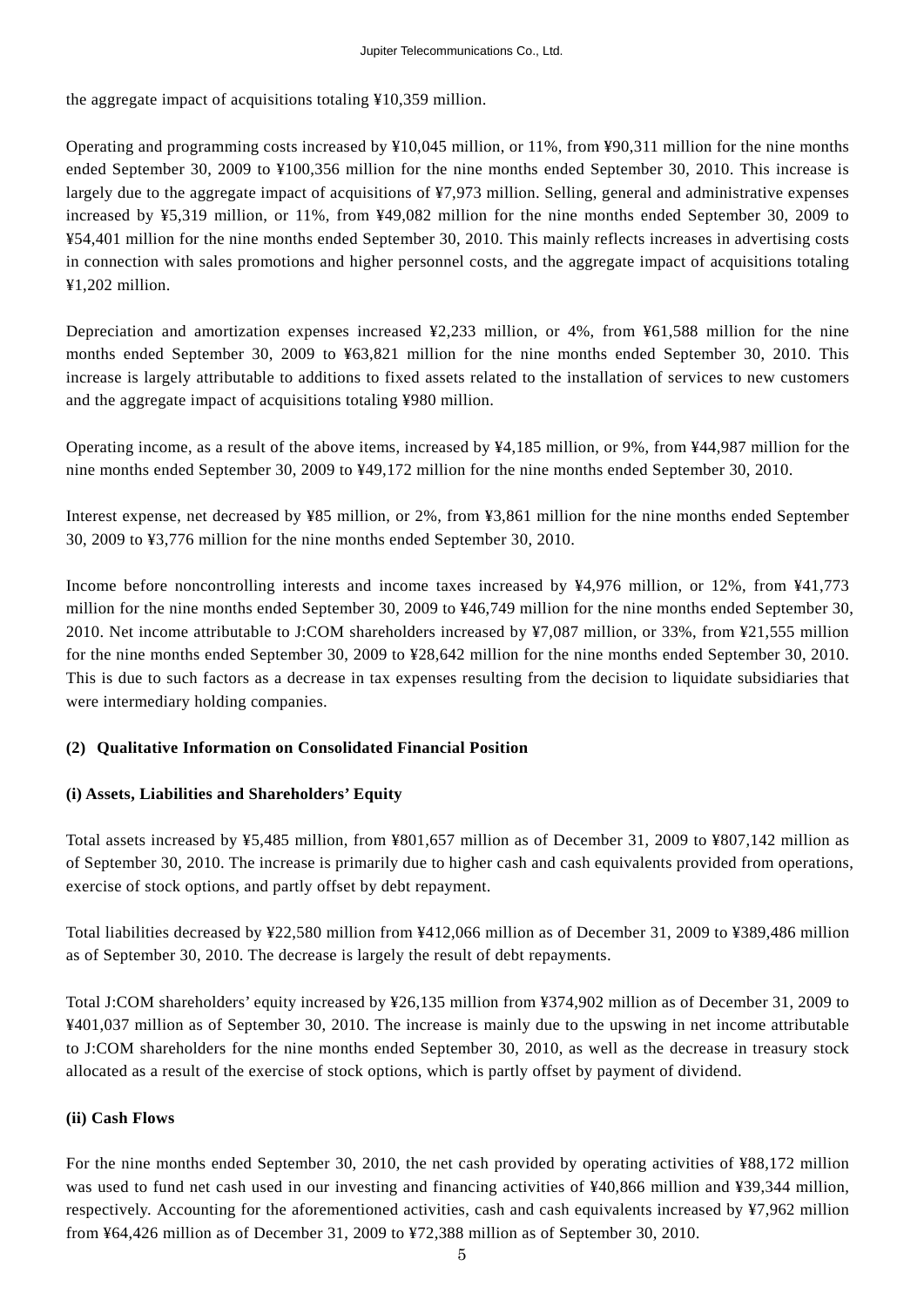### *Cash Provided by Operating Activities.*

Net cash provided by operating activities decreased by ¥1,113 million, from ¥89,285 million for the nine months ended September 30, 2009 to ¥88,172 million for the nine months ended September 30, 2010. This is due to revenue increase, deferred taxes decrease and change of operating credit and debt.

#### *Cash Used in Investing Activities.*

Net cash used in investing activities increased by ¥6,398 million, from ¥34,468 million for the nine months ended September 30, 2009 to ¥40,866 million for the nine months ended September 30, 2010. The net cash used for the nine months ended September 30, 2010 primarily consisted of ¥40,044 million for capital expenditures.

#### *Cash Used in Financing Activities.*

Net cash used in financing activities increased by ¥22,357 million, from ¥16,987 million for the nine months ended September 30, 2009 to ¥39,344 million for the nine months ended September 30, 2010. The net cash used for the nine months ended September 30, 2010 primarily consisted of ¥21,659 million principal payments of long-term debt, ¥16,216 million principal payments under capital lease obligations and ¥7,513 million of dividends paid to shareholders. This is partially offset by ¥616 million of proceeds from the issuance of common stock and ¥4,366 million of allocation of treasury stock relating to the exercise of stock options.

## **(3) Qualitative Information on Consolidated Business Results Forecasts**

There are no changes from consolidated business results forecasts announced on July 27, 2010, included in the Company's Consolidated Annual Financial Results Release for the fiscal year ending December 31, 2010.

## **2. Other Information**

- **(1) Changes in significant consolidated subsidiaries**  None
- **(2) Adoption of simplified method or specific method to quarterly consolidated financial statements**  None
- **(3) Change in significant accounting policies, procedures and presentation in quarterly consolidated financial statements** 
	- (i) Changes due to revision of accounting standards and other regulations: None
	- (ii) Others: None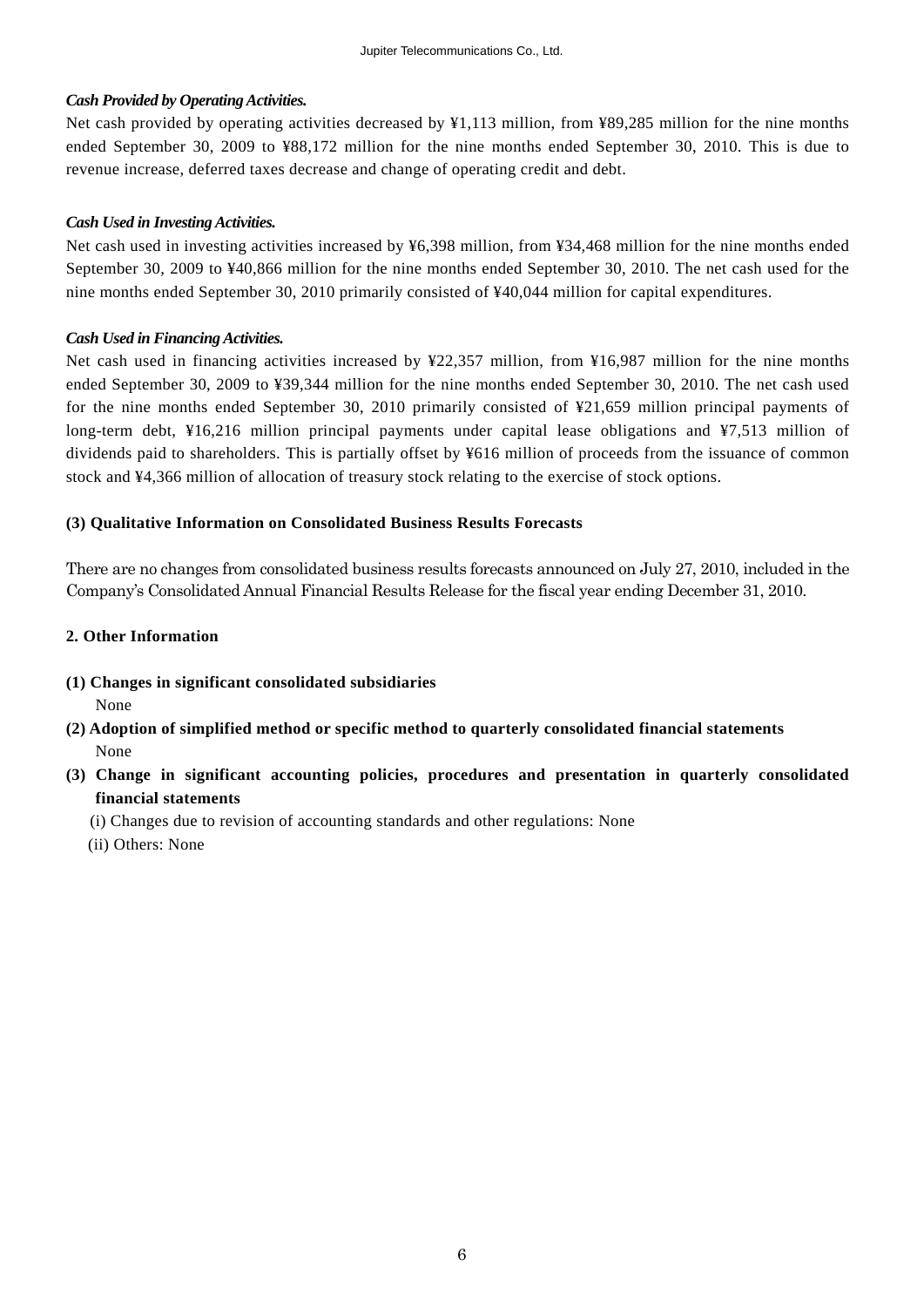# **3. Consolidated Quarterly Financial Statements**

## (**1**)**CO NSOLIDATED QUARTERLY STATEMENTS OF INCOME JUPITER TELECOMMUNICATIONS CO., LTD. AND SUBSIDIARIES**

|                                                                   | (YEN IN MILLIONS, EXCEPT SHARE AND PER SHARE AMOUNTS) |                                               |           |        |                                    |  |
|-------------------------------------------------------------------|-------------------------------------------------------|-----------------------------------------------|-----------|--------|------------------------------------|--|
| <b>Account</b>                                                    | Nine months<br>ended<br>September 30,<br>2010         | Nine months<br>ended<br>September 30,<br>2009 | Change    |        | Year ended<br>December 31,<br>2009 |  |
|                                                                   | Amount                                                | Amount                                        | Amount    | $(\%)$ | Amount                             |  |
| Revenue:                                                          |                                                       |                                               |           |        |                                    |  |
| Subscription fees                                                 | 222,653                                               | 214,750                                       | 7,903     | 3.7    | 287,736                            |  |
| Others                                                            | 45,097                                                | 31,218                                        | 13,879    | 44.5   | 45,988                             |  |
|                                                                   | 267,750                                               | 245,968                                       | 21,782    | 8.9    | 333,724                            |  |
| Operating costs and expenses :                                    |                                                       |                                               |           |        |                                    |  |
| Operating and programming costs                                   | (100, 356)                                            | (90, 311)                                     | (10,045)  | (11.1) | (123,050)                          |  |
| Selling, general and administrative<br>expenses                   | (54, 401)                                             | (49,082)                                      | (5,319)   | (10.8) | (66, 341)                          |  |
| Depreciation and amortization                                     | (63, 821)                                             | (61, 588)                                     | (2, 233)  | (3.6)  | (83, 174)                          |  |
|                                                                   | (218, 578)                                            | (200, 981)                                    | (17, 597) | (8.8)  | (272, 565)                         |  |
| Operating income                                                  | 49,172                                                | 44,987                                        | 4,185     | 9.3    | 61,159                             |  |
| Other income (expenses) :                                         |                                                       |                                               |           |        |                                    |  |
| Interest expense, net:                                            |                                                       |                                               |           |        |                                    |  |
| <b>Related parties</b>                                            | (1,237)                                               | (1,260)                                       | 23        | 1.8    | (1,693)                            |  |
| <b>Others</b>                                                     | (2,539)                                               | (2,601)                                       | 62        | 2.4    | (3,479)                            |  |
| Equity in earnings of affiliates                                  | 838                                                   | 383                                           | 455       | 118.9  | 599                                |  |
| Other income, net                                                 | 515                                                   | 264                                           | 251       | 94.8   | 1,248                              |  |
| Income before noncontrolling<br>interests and income taxes        | 46,749                                                | 41,773                                        | 4,976     | 11.9   | 57,834                             |  |
| Income taxes expense                                              | (15, 730)                                             | (17,996)                                      | 2,266     | 12.6   | (24, 579)                          |  |
| Net income                                                        | 31,019                                                | 23,777                                        | 7,242     | 30.5   | 33,255                             |  |
| Less: Net income attributable to<br>noncontrolling interests      | (2, 377)                                              | (2,222)                                       | (155)     | (7.0)  | (2,802)                            |  |
| Net income attributable to J:COM<br>shareholders                  | 28,642                                                | 21,555                                        | 7,087     | 32.9   | 30,453                             |  |
| Per share data                                                    |                                                       |                                               |           |        |                                    |  |
| Net income attributable to J:COM<br>shareholders per share        |                                                       |                                               |           |        |                                    |  |
| - basic                                                           | ¥4,149.80                                             | ¥3,142.54                                     | ¥1,007.26 | 32.1   | ¥4,439.56                          |  |
| $-$ diluted                                                       | ¥4,144.81                                             | ¥3,141.90                                     | ¥1,002.91 | 31.9   | ¥4,438.57                          |  |
| Weighted average number of ordinary<br>shares outstanding (share) |                                                       |                                               |           |        |                                    |  |
| - basic                                                           | 6,902,094                                             | 6,859,261                                     | 42,833    | 0.6    | 6,859,388                          |  |
| - diluted                                                         | 6,910,409                                             | 6,860,647                                     | 49,762    | 0.7    | 6,860,910                          |  |

(Note) Percentages are calculated based on amounts before rounded in Change column.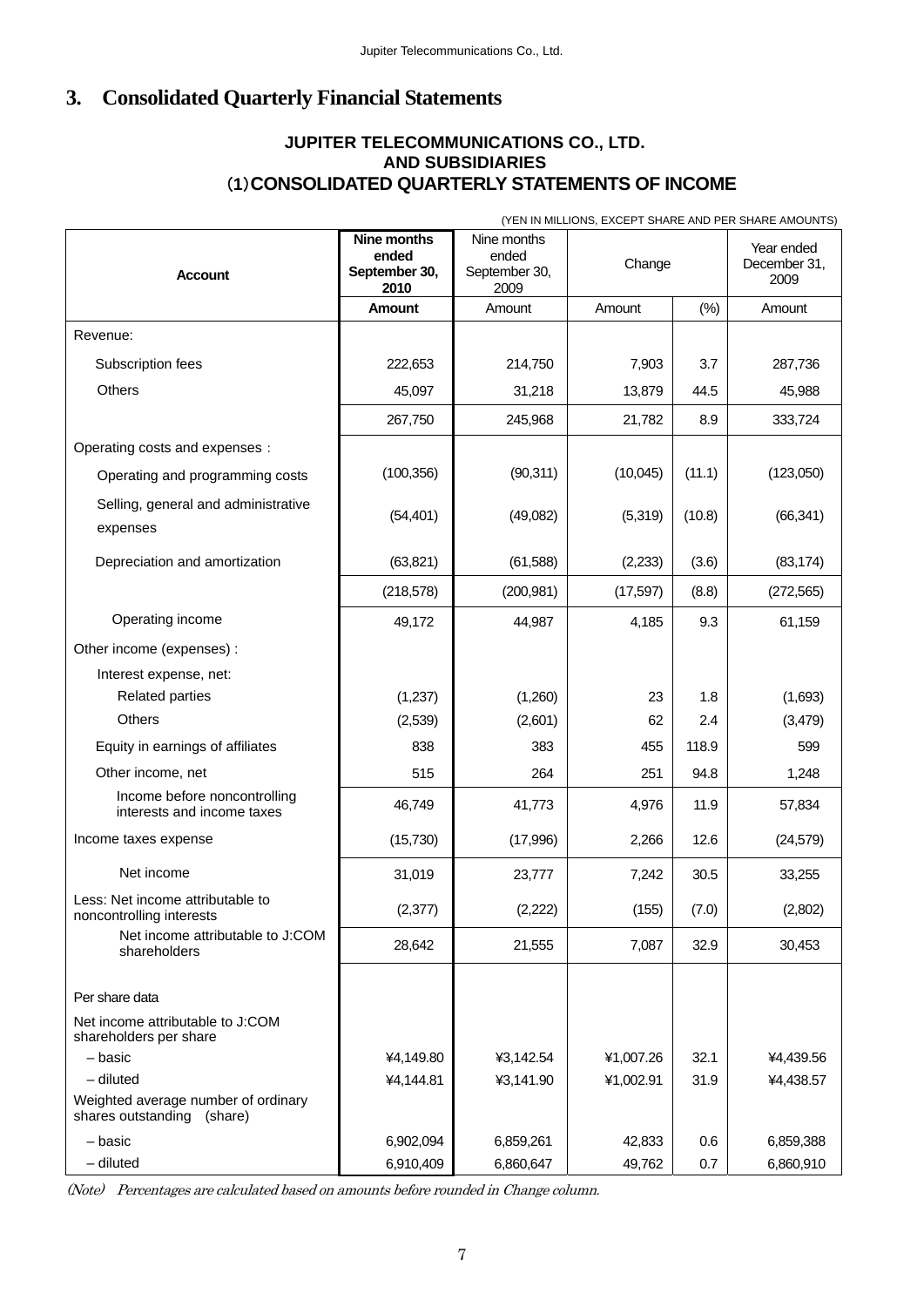## **JUPITER TELECOMMUNICATIONS CO., LTD. AND SUBSIDIARIES**

| (YEN IN MILLIONS)                         |                    |                   |               |  |  |  |
|-------------------------------------------|--------------------|-------------------|---------------|--|--|--|
| <b>Account</b>                            | September 30, 2010 | December 31, 2009 | Change        |  |  |  |
|                                           | <b>Amount</b>      | <b>Amount</b>     | <b>Amount</b> |  |  |  |
| Current assets:                           |                    |                   |               |  |  |  |
| Cash and cash equivalents                 | 72,388             | 64,426            | 7,962         |  |  |  |
| Accounts receivable                       | 18,071             | 16,507            | 1,564         |  |  |  |
| Allowance for doubtful accounts           | (501)              | (475)             | (26)          |  |  |  |
| Deferred tax assets - current             | 10,422             | 10,577            | (155)         |  |  |  |
| Prepaid expenses and other current assets | 9,511              | 7,480             | 2,031         |  |  |  |
| <b>Total current assets</b>               | 109,891            | 98,515            | 11,376        |  |  |  |
| Investments:                              |                    |                   |               |  |  |  |
| Investments in affiliates                 | 9,744              | 9,122             | 622           |  |  |  |
| Investments in other securities, at cost  | 2,143              | 2,143             |               |  |  |  |
| <b>Total investments</b>                  | 11,887             | 11,265            | 622           |  |  |  |
| Property and equipment, at cost:          |                    |                   |               |  |  |  |
| Land                                      | 3,966              | 3,924             | 42            |  |  |  |
| Distribution system and equipment         | 710,562            | 676,853           | 33,709        |  |  |  |
| Support equipment and buildings           | 58,684             | 54,389            | 4,295         |  |  |  |
|                                           | 773,212            | 735,166           | 38,046        |  |  |  |
| Less accumulated depreciation             | (400, 421)         | (357, 161)        | (43,260)      |  |  |  |
| Total property and equipment              | 372,791            | 378,005           | (5,214)       |  |  |  |
| Other assets:                             |                    |                   |               |  |  |  |
| Goodwill                                  | 248,323            | 248,094           | 229           |  |  |  |
| Identifiable intangible assets, net       | 42,794             | 46,029            | (3,235)       |  |  |  |
| Deferred tax assets - non current         | 5,773              | 4,566             | 1,207         |  |  |  |
| <b>Others</b>                             | 15,683             | 15,183            | 500           |  |  |  |
| Total other assets                        | 312,573            | 313,872           | (1,299)       |  |  |  |
| <b>Total assets</b>                       | 807,142            | 801,657           | 5,485         |  |  |  |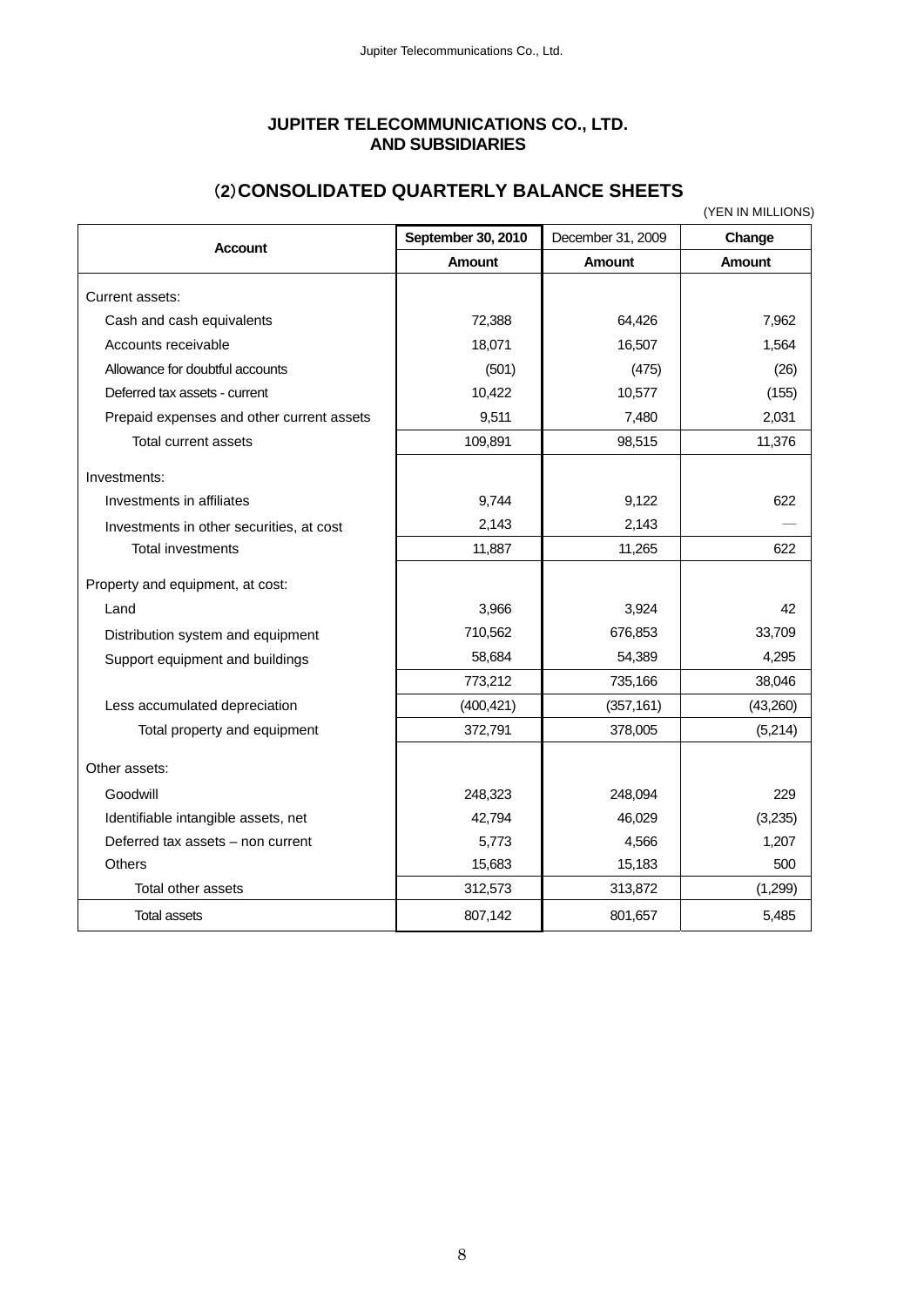(YEN IN MILLIONS)

|                                                  | September 30, 2010 | December 31, 2009 | Change        |
|--------------------------------------------------|--------------------|-------------------|---------------|
| Account                                          | <b>Amount</b>      | <b>Amount</b>     | <b>Amount</b> |
| <b>Current liabilities:</b>                      |                    |                   |               |
| Short-term loans                                 | 6,967              | 7,618             | (651)         |
| Long-term debt-current portion                   | 9,280              | 12,353            | (3,073)       |
| Capital lease obligations-current portion:       |                    |                   |               |
| <b>Related parties</b>                           | 16,978             | 16,620            | 358           |
| Others                                           | 2,073              | 2,939             | (866)         |
| Accounts payable                                 | 26,828             | 25,616            | 1,212         |
| Income taxes payable                             | 8,960              | 11,323            | (2,363)       |
| Deposit from related parties                     | 5,920              | 5,133             | 787           |
| Deferred revenue - current portion               | 8,303              | 8,383             | (80)          |
| Accrued expenses and other liabilities           | 13,426             | 11,384            | 2,042         |
| <b>Total current liabilities</b>                 | 98,735             | 101,369           | (2,634)       |
|                                                  |                    |                   |               |
| Long-term debt, less current portion             | 139,549            | 158,135           | (18, 586)     |
| Corporate Bond, less current portion             | 10,000             | 10,000            |               |
| Capital lease obligations, less current portion: |                    |                   |               |
| <b>Related parties</b>                           | 38,629             | 38,520            | 109           |
| Others                                           | 4,537              | 5,709             | (1, 172)      |
| Deferred revenue                                 | 58,937             | 60,048            | (1, 111)      |
| Deferred tax liabilities - non current           | 12,343             | 15,034            | (2,691)       |
| Other liabilities                                | 26,756             | 23,251            | 3,505         |
| <b>Total liabilities</b>                         | 389,486            | 412,066           | (22, 580)     |
|                                                  |                    |                   |               |
| Shareholders' equity:                            |                    |                   |               |
| Ordinary shares no par value                     | 117,550            | 117,242           | 308           |
| Additional paid-in capital                       | 226,211            | 226,553           | (342)         |
| Retained earnings                                | 60,963             | 39,834            | 21,129        |
| Treasury stock                                   | (2,329)            | (7,520)           | 5,191         |
| Accumulated other comprehensive loss             | (1, 358)           | (1,207)           | (151)         |
| Total J:COM shareholders' equity                 | 401,037            | 374,902           | 26,135        |
| Noncontrolling interests in subsidiaries         | 16,619             | 14,689            | 1,930         |
| Total shareholders' equity                       | 417,656            | 389,591           | 28,065        |
| Total liabilities and shareholders' equity       | 807,142            | 801,657           | 5,485         |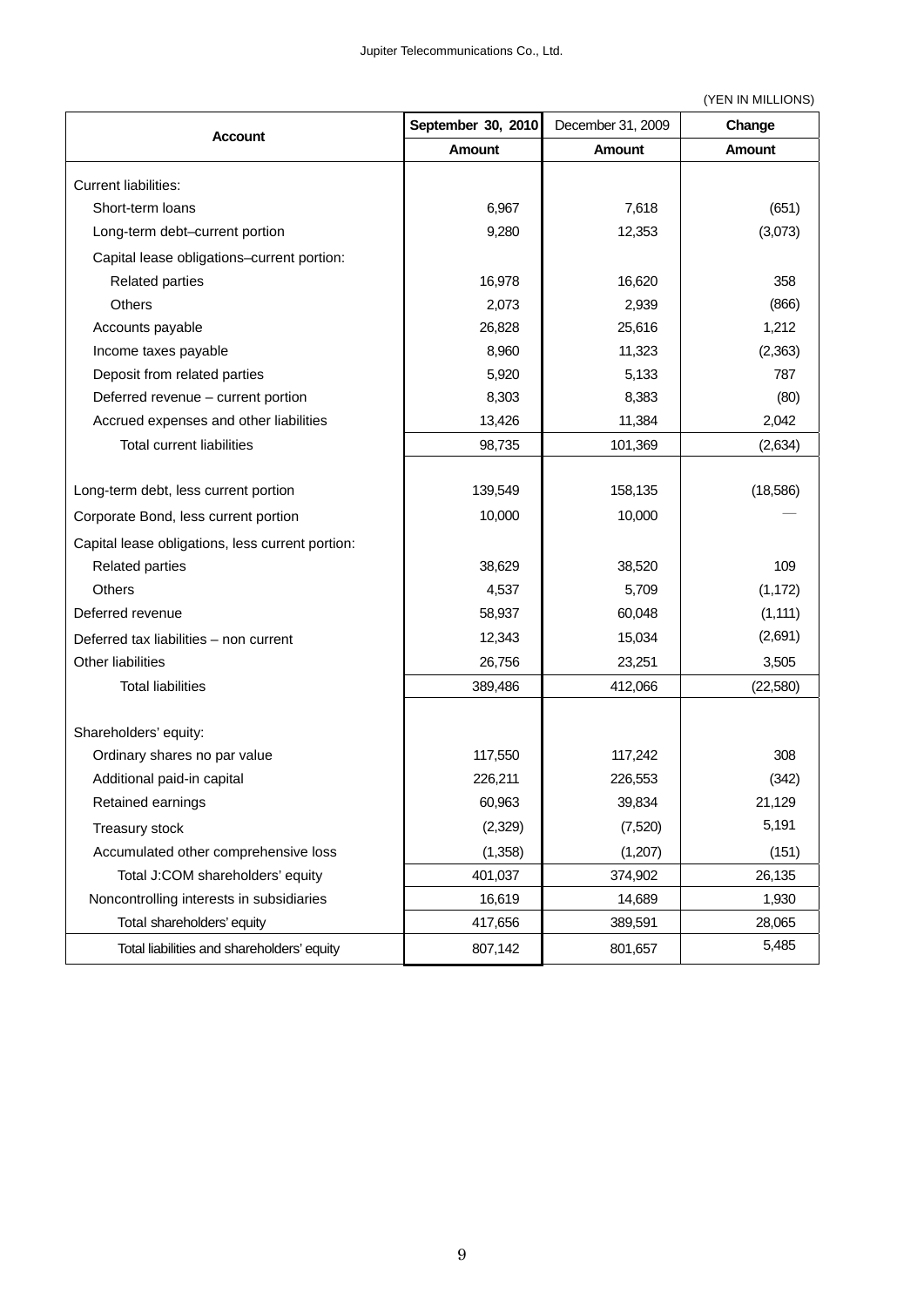## **JUPITER TELECOMMUNICATIONS CO., LTD. AND SUBSIDIARIES**

# (**3**)**CONSOLIDATED QUARTERLY STATEMENTS OF CASH FLOWS**

|                                                                       |                                                      |                                               | (YEN IN MILLIONS)                  |
|-----------------------------------------------------------------------|------------------------------------------------------|-----------------------------------------------|------------------------------------|
|                                                                       | <b>Nine months</b><br>ended<br>September 30,<br>2010 | Nine months<br>ended<br>September 30,<br>2009 | Year ended<br>December<br>31, 2009 |
| <b>Classification</b>                                                 | Amount                                               | Amount                                        | Amount                             |
| Cash flows from operating activities:                                 |                                                      |                                               |                                    |
| Net income                                                            | 31,019                                               | 23,777                                        | 33,255                             |
| Adjustments to reconcile net income to net cash provided by operating |                                                      |                                               |                                    |
| activities:                                                           |                                                      |                                               |                                    |
| Depreciation and amortization                                         | 63,821                                               | 61,588                                        | 83,174                             |
| Equity in earnings of affiliates                                      | (838)                                                | (383)                                         | (599)                              |
| Stock compensation expenses                                           | 87                                                   | 62                                            | 67                                 |
| Deferred income taxes                                                 | (3,795)                                              | 379                                           | 588                                |
| Gain on Bargain purchase in acquisition                               | (369)                                                |                                               |                                    |
| Non-cash gain from previously held investment                         |                                                      |                                               | (798)                              |
| Changes in operating assets and liabilities, excluding effects of     |                                                      |                                               |                                    |
| business combinations:                                                |                                                      |                                               |                                    |
| Decrease/(increase) in accounts receivable, net                       | (1,700)                                              | 608                                           | (120)                              |
| Decrease/(increase) in prepaid expenses                               | (1,740)                                              | (106)                                         | 2,368                              |
| Increase in other assets                                              | (879)                                                | (477)                                         | (2,054)                            |
| Increase/(decrease) in accounts payable                               | 837                                                  | (241)                                         | 383                                |
| Increase in accrued expenses and other liabilities                    | 3,299                                                | 4,613                                         | 9,493                              |
| Decrease in deferred revenue                                          | (1,570)                                              | (535)                                         | (2, 131)                           |
| Net cash provided by operating activities                             | 88,172                                               | 89,285                                        | 123,626                            |
| Cash flows from investing activities:                                 |                                                      |                                               |                                    |
| Capital expenditures                                                  | (40, 044)                                            | (34, 814)                                     | (51, 774)                          |
| Acquisitions of new subsidiaries, net of cash acquired                |                                                      |                                               | (5,286)                            |
| Acquisition of business operation                                     | (1,075)                                              |                                               |                                    |
| Other investing activities                                            | 253                                                  | 346                                           | 502                                |
| Net cash used in investing activities                                 | (40, 866)                                            | (34, 468)                                     | (56, 558)                          |
| Cash flows from financing activities:                                 |                                                      |                                               |                                    |
| Proceeds from issuance of common stock                                | 616                                                  | 125                                           | 160                                |
| Proceeds from sales of treasury stock                                 | 4,366                                                |                                               |                                    |
| Acquisition of noncontrolling interests in consolidated subsidiaries  | (209)                                                | (242)                                         | (242)                              |
| Net increase/(decrease) in short-term loans                           | (651)                                                | 1,322                                         | 1,526                              |
| Proceeds from long-term debt                                          |                                                      | 30,000                                        | 30,000                             |
| Proceeds from corporate bond                                          |                                                      | 10,000                                        | 10,000                             |
| Principal payments of long-term debt                                  | (21, 659)                                            | (39, 504)                                     | (42, 453)                          |
| Principal payments under capital lease obligations                    | (16, 216)                                            | (15,078)                                      | (20, 413)                          |
| Cash dividend paid to shareholders                                    | (7, 513)                                             | (5,076)                                       | (5,076)                            |
| Other financing activities                                            | 1,922                                                | 1,466                                         | 2,353                              |
| Net cash used in financing activities                                 | (39, 344)                                            | (16, 987)                                     | (24, 145)                          |
| Net increase in cash and cash equivalents                             | 7,962                                                | 37,830                                        | 42,923                             |
| Cash and cash equivalents at beginning of year                        | 64,426                                               | 21,503                                        | 21,503                             |
| Cash and cash equivalents at end of period                            | 72,388                                               | 59,333                                        | 64,426                             |